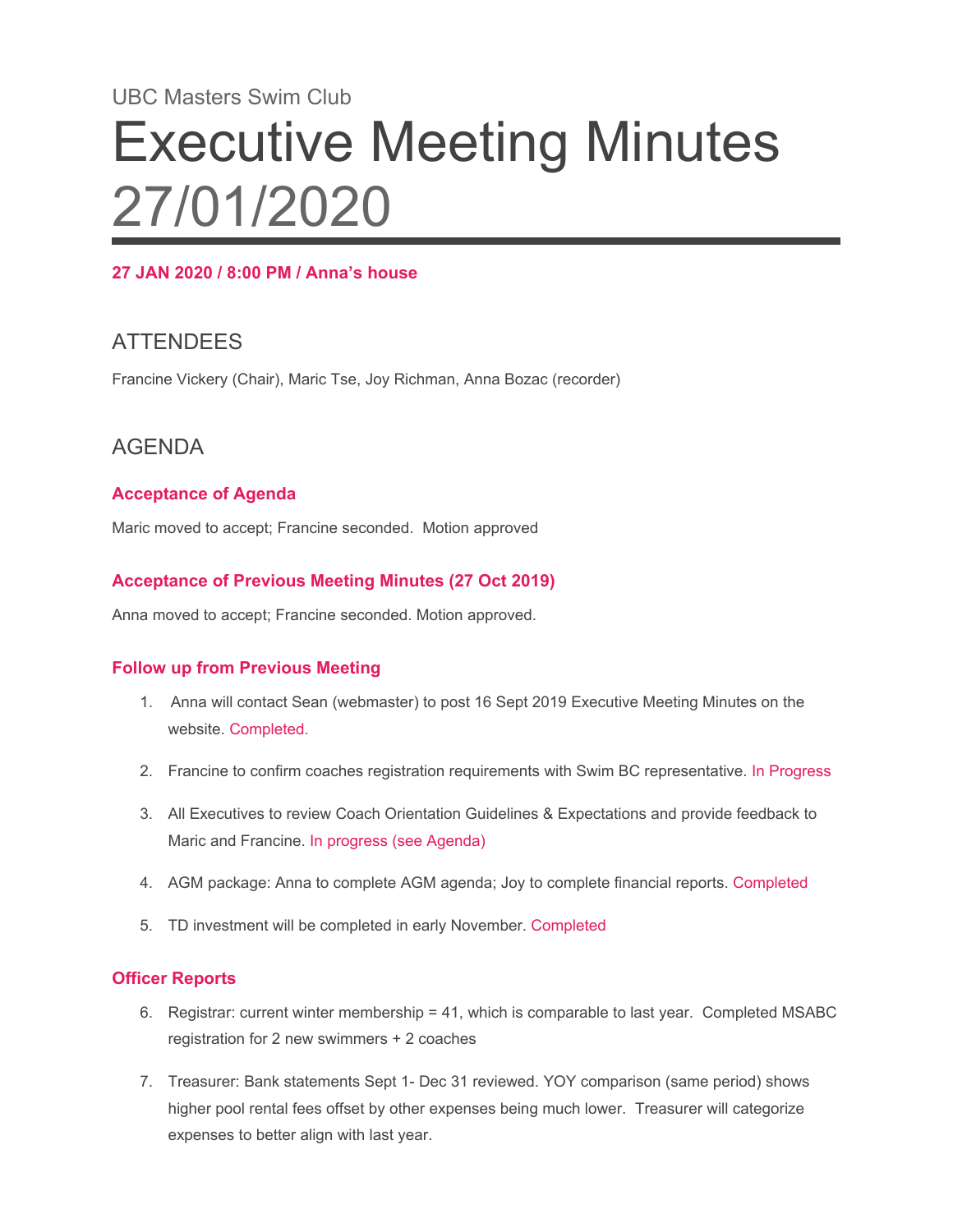- 8. President: Recent RCMP incident; members will be notified to be vigilant and report any suspicious activities to the lifeguards. Trial swimmers are being notified when their 2 week period expires. Coaches are now assisting with supporting Executive procedures implemented for trial swimmers.
- 9. VP/Secretary: 2019 Annual report has been successfully filed for our club in compliance with BC Societies Act. Invoice from McQuarrie Hunter LLP has been processed. Anna contacted Swim BC to obtain insurance certificates for City of Vancouver pools (required for Lord Byng sessions and Second Beach Pool) and for City of Burnaby (required for Central Park Pool).

#### **New Business**

- AGM business: there was discussion at AGM regarding
	- Coaches requesting member feedback Francine will send email to members
	- Members requesting list of upcoming meets Francine will resend link to members
- Replacement swims for cancelled sessions: Anna has contacted Lord Byng (LB) Pool and has confirmed for Feb 15, Mar 7 and Mar 14 from 5-6:30pm. On Sun, Feb 16 pool LB available after 8pm so Anna declined. On Apr 25 & 26, pool is available after 7pm. Executive decision to hold rental for Apr 25 from 7- 8pm and confirm time suitability with members.
- Summer Outdoor swims: agreement to arrange schedule as per 2019
- UBC Adult Swim club: different club structure with only one coaching session per week and independent swimming during designated times (early morning or mid-day). It is not expected that this club will impact our current membership.
- Coaches Registration with Swim BC and CSCTA: following Sam Thoms (Club Services Coordinator | Swim BC ) recommendation to register Head Coach as a coach, and all other coaches that aren't varsity swimmers as master swimmers
- Coach Orientation document: will be updated to include coach benchmarks, procedure to support Exec for trial swimmers,

### ACTION ITEMS

- Anna will contact Sean (webmaster) to post 27 Oct 2019 Executive Meeting Minutes on the website.
- Francine will email members regarding the following topics: recent RCMP incident, upcoming cancellations & scheduled replacement swims, coaches request for member feedback and link for upcoming swim meets
- Anna to arrange outdoor swim schedule for 2020